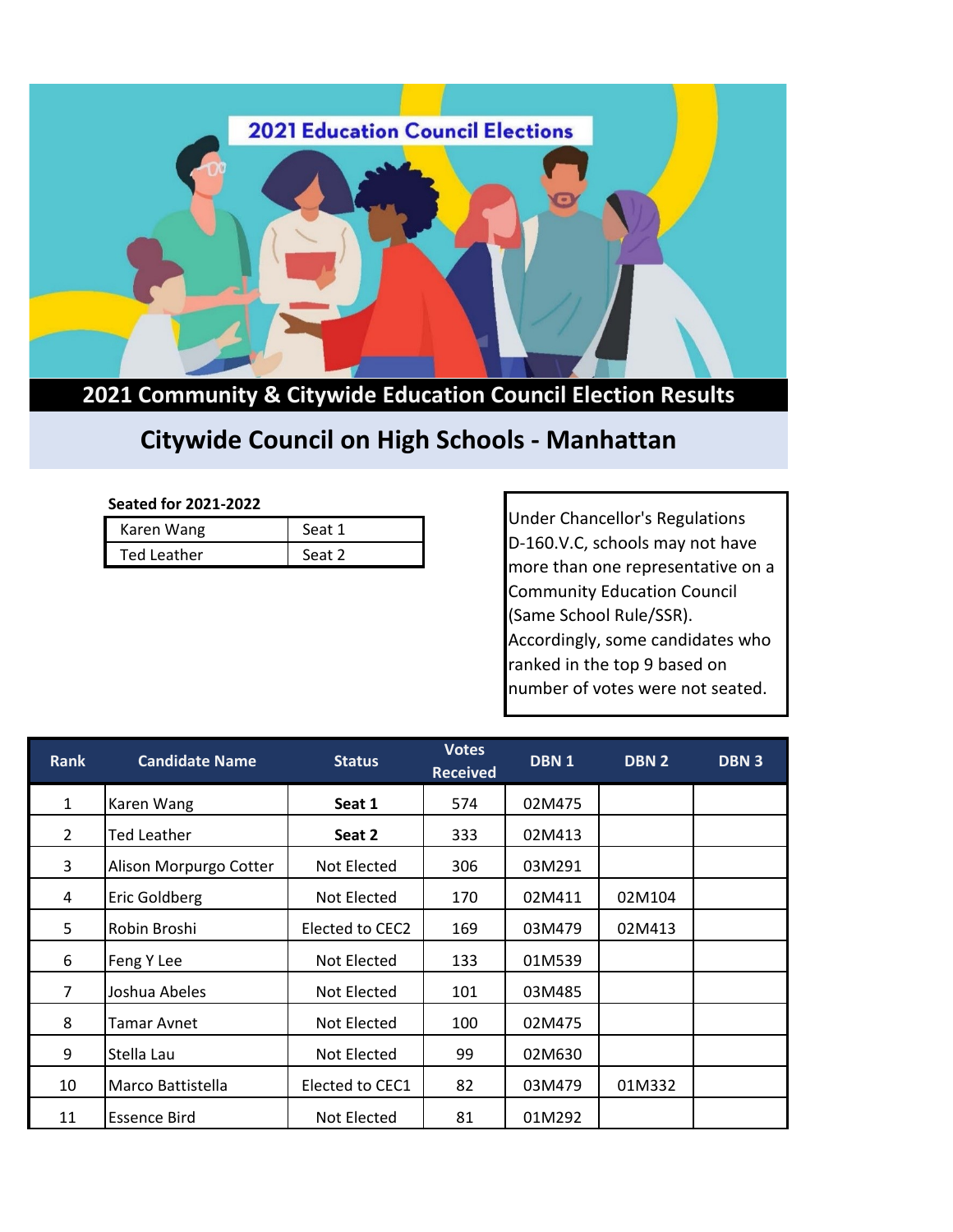| 12 | Ayishah Irvin        | Elected to CEC5  | 73 | 05M499 | 05M517 |        |
|----|----------------------|------------------|----|--------|--------|--------|
| 13 | Kim Martin-Shah      | Not Elected      | 72 | 05M692 |        |        |
| 14 | Angelina Fisher      | Not Elected      | 65 | 03M479 | 15K442 |        |
| 15 | <b>Audrey Chung</b>  | Not Elected      | 62 | 03M485 | 22K425 |        |
| 16 | Ines Gomez Ochoa     | Not Elected      | 59 | 02M630 |        |        |
| 17 | Shawn Grant          | Not Elected      | 57 | 02M475 |        |        |
| 18 | Thao Nguyen          | Not Elected      | 55 | 03M479 | 02M006 |        |
| 19 | Mohammed Ayub        | Elected to CEC9  | 50 | 04M435 | 09X128 | 09X260 |
| 19 | Robert Sofia         | Not Elected      | 50 | 01M539 |        |        |
| 21 | Miriam Aristy-Farer  | Elected to CEC6  | 48 | 03M479 | 06M103 |        |
| 22 | Enrique Figueroa     | Elected to CEC13 | 47 | 02M376 | 13K915 |        |
| 23 | Carmen Cruz          | Not Elected      | 46 | 02M529 | 03M333 |        |
| 24 | Cynthia Arbulu-Vacca | Not Elected      | 43 | 02M408 | 20K686 |        |
| 25 | Lisa Spinnell        | Not Elected      | 37 | 02M416 | 03M243 | 03M479 |
| 26 | Felicia Williams     | Not Elected      | 36 | 02M519 |        |        |
| 26 | <b>Julie Milner</b>  | Not Elected      | 36 | 02M408 |        |        |
| 28 | Claudia Duarte       | Not Elected      | 35 | 02M416 |        |        |
| 29 | Anais Tekerian       | Not Elected      | 33 | 03M479 |        |        |
| 30 | Jacquelyne Cody      | Not Elected      | 32 | 02M531 |        |        |
| 30 | Matthew Ragsdale     | Not Elected      | 32 | 03M485 |        |        |
| 32 | Nadira Saban         | Not Elected      | 31 | 03M541 |        |        |
| 33 | Annette Cutrino      | Not Elected      | 30 | 03M479 |        |        |
| 34 | Lindsay Landman      | Not Elected      | 29 | 03M541 | 03M054 |        |
| 34 | Carmen Robles        | Not Elected      | 29 | 02M414 |        |        |
| 36 | Elizabethy Dela Rosa | Not Elected      | 27 | 02M600 |        |        |
| 37 | Lisandra Sanchez     | Not Elected      | 24 | 03M403 |        |        |
| 38 | Danette Brown        | Not Elected      | 23 | 04M555 |        |        |
| 39 | Vannessa Brown       | Not Elected      | 22 | 03M485 |        |        |
| 39 | Eneida Cardona       | Not Elected      | 22 | 02M600 |        |        |
| 39 | Jose Del Toro Alonso | Not Elected      | 22 | 02M630 | 14K577 |        |
| 39 | Julia Gordon         | Not Elected      | 22 | 01M539 | 15K464 |        |
| 39 | Sloan Zakheim        | Not Elected      | 22 | 03M485 |        |        |
| 44 | Michelle Phipps      | Not Elected      | 21 | 03M492 |        |        |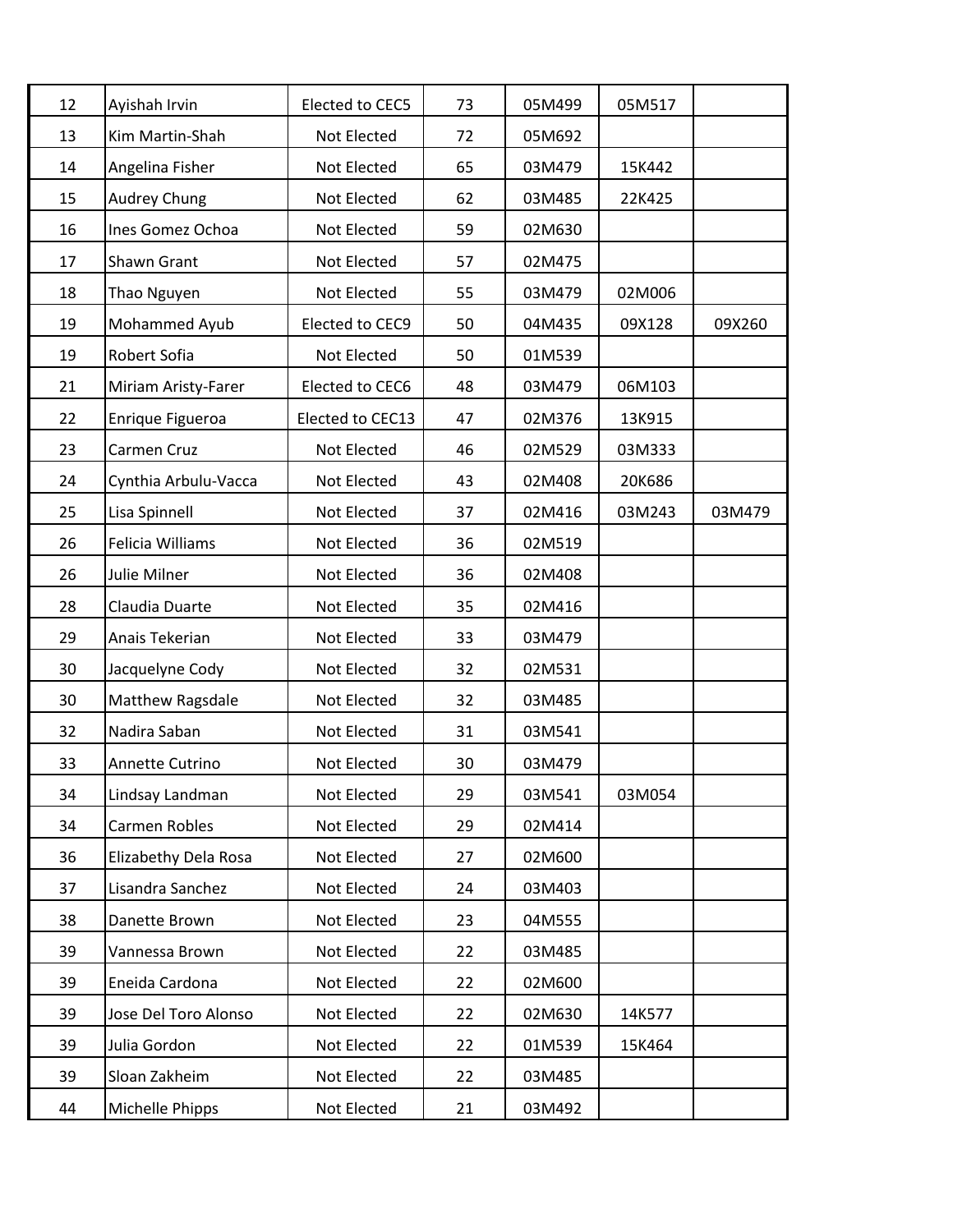| 45 | Tara Donovan              | Not Elected      | 20 | 02M167 | 02M400 |  |
|----|---------------------------|------------------|----|--------|--------|--|
| 45 | Liza Frazer               | Not Elected      | 20 | 75M035 |        |  |
| 45 | <b>Brian Kirkpatrick</b>  | Not Elected      | 20 | 03M417 |        |  |
| 45 | Susan Sonstein            | Not Elected      | 20 | 02M290 | 02M416 |  |
| 49 | Amira Ibrahim             | Elected to CEC11 | 19 | 01M448 | 11X083 |  |
| 49 | Jacinth Vaughn            | Not Elected      | 19 | 02M422 |        |  |
| 51 | Lauren Napach             | Not Elected      | 18 | 03M291 |        |  |
| 51 | Paolo Tartemella          | Not Elected      | 18 | 02M630 | 13K430 |  |
| 53 | Vinitha Nair              | Not Elected      | 17 | 02M600 |        |  |
| 54 | Wendy Javier              | Not Elected      | 16 | 02M051 | 02M630 |  |
| 54 | Keisha Kennedy            | Not Elected      | 16 | 05M692 |        |  |
| 54 | Robert Kline              | Not Elected      | 16 | 02M411 | 02M040 |  |
| 54 | Jackline Okot             | Not Elected      | 16 | 02M399 |        |  |
| 54 | Louise Regan              | Not Elected      | 16 | 02M411 | 02M560 |  |
| 59 | James Izurieta            | Not Elected      | 15 | 02M630 | 13K492 |  |
| 59 | Jamili Vasquez            | Not Elected      | 15 | 02M600 |        |  |
| 61 | Jose Peralta              | Not Elected      | 14 | 06M552 |        |  |
| 61 | Cynthia Russell           | Not Elected      | 14 | 05M499 |        |  |
| 63 | Marilyn Bowman            | Not Elected      | 13 | 05M148 |        |  |
| 63 | Jo Ann Charles            | Not Elected      | 13 | 75M226 |        |  |
| 63 | Alicia Jensen             | Not Elected      | 13 | 03M485 |        |  |
| 63 | Sophie Queen              | Not Elected      | 13 | 03M479 |        |  |
| 63 | Kareem Rolland            | Not Elected      | 13 | 02M316 |        |  |
| 68 | Cibeis Bonilla            | Not Elected      | 12 | 04M435 |        |  |
| 68 | Gabriel Fischbarg         | Not Elected      | 12 | 02M416 |        |  |
| 68 | Alexander Kippen          | Not Elected      | 12 | 03M291 |        |  |
| 71 | Samantha Lester           | Not Elected      | 11 | 03M291 |        |  |
| 71 | Ernest Spellman           | Not Elected      | 11 | 05M148 | 03M163 |  |
| 73 | Karen Bachmann            | Not Elected      | 10 | 02M630 | 14K414 |  |
| 73 | Gulbanu Daser             | Not Elected      | 10 | 03M479 |        |  |
| 73 | Lashon Harrison           | Elected to CEC4  | 10 | 02M500 | 04M146 |  |
| 73 | Amy Nelson                | Not Elected      | 10 | 02M475 | 15K107 |  |
| 77 | <b>Gwendolyn Cummings</b> | Not Elected      | 9  | 02M533 |        |  |